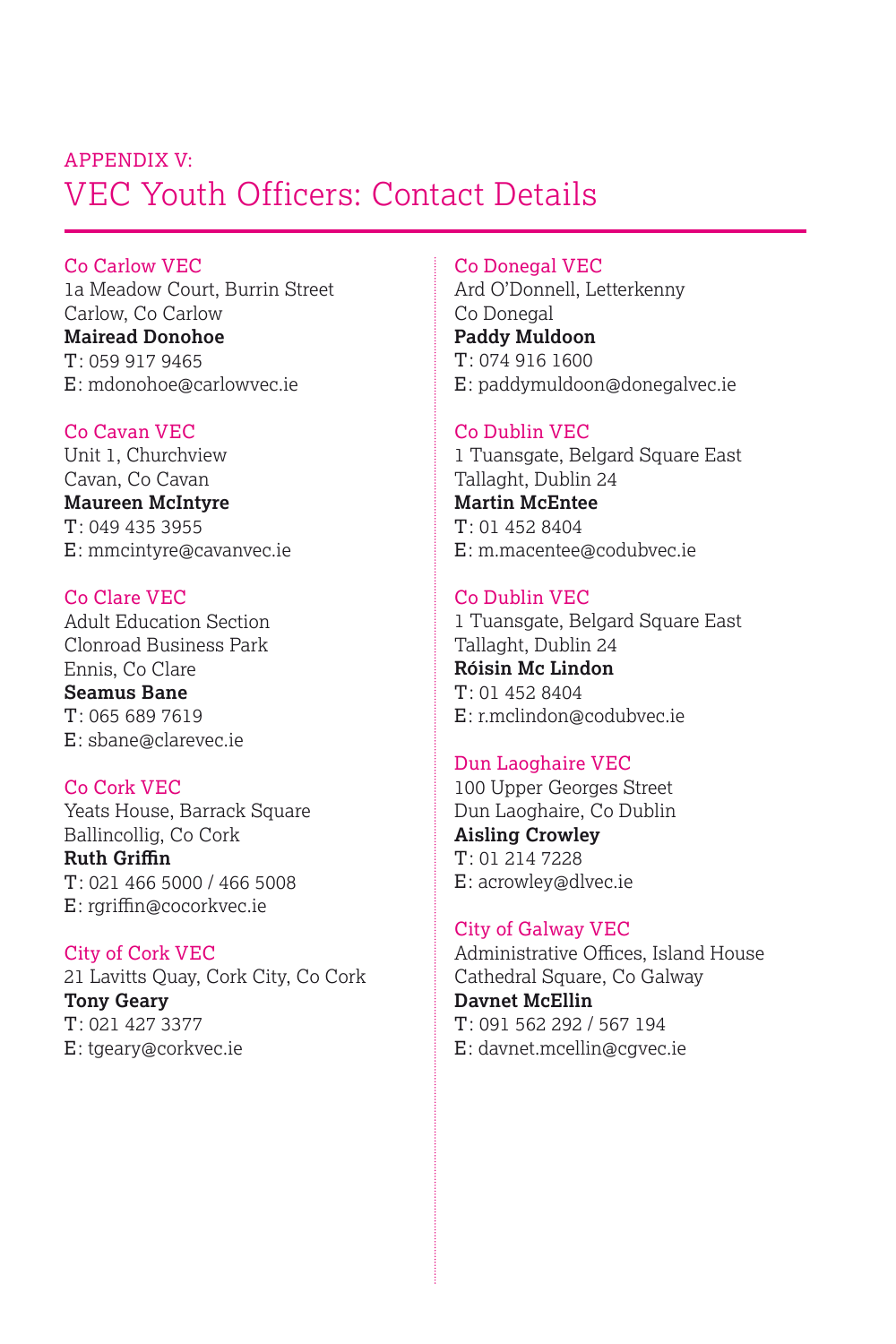# APPENDIX V: VEC YOUTH OFFICERS: CONTACT DETAILS continued

Co Galway VEC Coiste Gairmoideachais Chontae Na Gaillimhe, An Coiléar Bán, Baile Atha an Rí, Co na Gaillimhe **Louise Ryan** T: 091 874 260 / 874 539 E: lryan@cogalvec.ie

### Kerry Education Service

Riverside House, Dan Spring Road Tralee, Co Kerry **Miriam Galvin** T: 066 712 1488 E: mgalvin@cokerryed.ie

Co Kilkenny VEC 43 Upper Patrick Street Kilkenny, Co Kilkenny **Saoirse Prendergast** T: 056 776 5005 E: sprendergast@kilkennyvec.ie

Co Laois VEC Ridge Road, Portlaoise, Co Laois **POST VACANT**

Co Limerick VEC Marshal House, Dooradoyle Road Co Limerick **Jackie Dwane** T: 061 442 108 E: jdwane@limerickvec.ie

Co Louth VEC

Chapel Street, Dundalk, Co Louth **Ian Walker**  $T: 0429364632$ E: ian.walker@louthvec.ie

#### Co Mayo VEC

Newtown, Castlebar, Co Mayo **Breda Ruane** T: 094 925 0730 E: bredaruane@vec.com

### Co Meath VEC

Administrative Offices Abbey Road, Navan, Co Meath **Elma McMahon** T: 046 906 8200 E: emcmahon@meathvec.ie

#### Co Monaghan VEC

Administrative Offices Market Street, Co Monaghan **POST VACANT** T: 047 308 88 E: youth@monaghanvec.ie

Co Offaly VEC Castle Buildings, Tara Street Tullamore, Co Offaly **Padraig Boland** T: 057 934 9400 E: youthofficer@offalyvec.ie